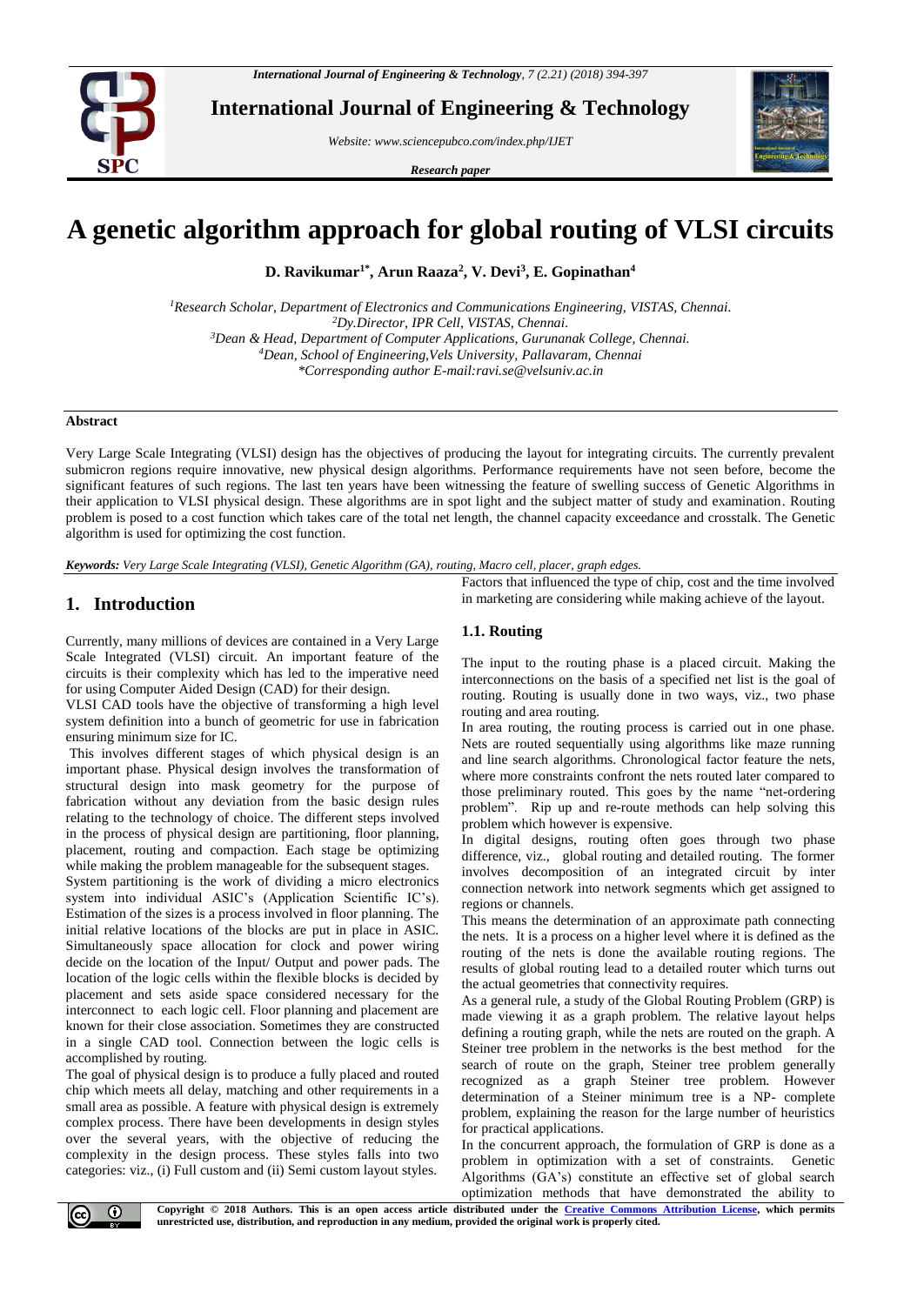produce palpable results on a wide range of problems. There has been a spurt in the application of GA's to general constrained optimizations in recent years.

## **2. Related works**

In James cohoon et al, has forwarded a proposal which is Electronic Design Automation (EPA), which relates to the design and production of VLSI systems. Physical design is known to be a significant step in the creation of a VLSI circuit. Logical representation of the system under design forms the input to the physical design. The physical package lay out enables the optimal or near optimal realization of logical representation in the output. The problems in physical design including routing are usually combinatorial in nature with sizes of large problems.

The Field-Programmable Gate Arrays (FPGAs) routing nets problems are interconnected by a switch matrix and System-on-Chip (SOC) has reconfigurable arrays deals with Abdel et al, Finding a routing solution requires an improvement phase of an algorithm based on canonical formulation of the problem. This indicates the highly minimal feature of the routing algorithm in terms of the extent of work seen in the expansion to reach the solution. Improvement to this routing problem is possible, if the use is towards routing net; via- an extremely large switch matrix as an interconnect structure. So to overcome this limitation, a Genetic Algorithm can be used where the search area for the solution is quite large.

In the work [3], two new genetic algorithm based global routing algorithms using the concurrent approach for device level placement have been developed to solve the GRP. The GA is used to optimize the cost function formulated, which includes the overall length and a penalty function for the capacity exceedance of the channels. The router uses GA to construct the Steiner tree itself while optimizing the cost function. The channel congestion problem is taken care by the re-routing phase. Since cross talk is also a critical parameters in routing, In the present work the cost function which includes the overall length, the channel capacity exceedance and the cross talk is formulated. The function is optimized using the Genetic algorithm techniques.

# **3. Objective**

The objective of this project is to implement a concurrent global router that is used to find paths for a set of multi-terminal nets within this routing space, such a router can also used for floor planning. One commonly used objective functions in global routing is reduction of total wire length to be minimum, thus minimizing the area, the other functions typically used are minimizing the longest length route, optimizing delays, cross talk etc. The objective function used in the present work is optimizing the cost function which takes care of the total wire length while meeting the channel capacity exceedance and crosstalk involved.

# **4. Methodology**

- 1. To implement the Genetic algorithm based global router a program using object orientated has to be developed.
- 2. A placer which takes the Spice or Verilog net list and gives a placement has to be downloaded and worked with. The output of the placer is the input to the router to be developed.
- 3. A wire length estimation cost function that can explain wire length variations among nets, the channel capacity constraints as well as cross talk will be optimized using the Genetic algorithm**.**
- 4. The router will route a few benchmark circuits available.

## **5. Genetic algorithms**

Genetic Algorithms (GA's) are optimizing algorithms and computerized search which work on the basis of the mechanics of natural genetics and natural selection.

Two processes are formed in the area by the Genetic Algorithms they are (i) Inheritance or the making over of features from first generation to the next and rivalry or survival of the fittest, wherein the worst features are eliminated from the individuals in the population.

Genetic Algorithms have the following advantages

- 1. They are adaptive with avidity to learn from experience, being its own or vicarious
- 2. They possess intrinsic parallelization
- 3. They are easy to parallelize even or a loosely coupled networks of workstations with much communication overhead.

Genetic Algorithms have their own features which makes them out from other optimization algorithms. The points of difference are:

- 1. Genetic Algorithms works on the basis of coding the parameter set and not parameters themselves.
- 2. The Genetic Algorithms search was done from a population of points, not on single point.
- 3. The Genetic Algorithms does not require computation of derivatives, which are required in gradient based algorithms.
- 4. Genetic Algorithms uses the probabilistic rule but not deterministic rules

#### **5.1. Outline of the genetic algorithm**

In the genetic algorithm initially, the current population of size M contains M-1 randomly generated individuals and a single individual consisting of the shortest route found for each net. The fitness of each given individuals is computed by routine evaluation. Fitness is rank-based, following a lexicographical sorting of the individuals using area as the primary criterion and wire length as the secondary criterion. Routine best of keeps closely follows the best individual ever found. Routine stop Criteria terminates the simulation when no further development has been noticed for consecutive S generations. A set of offspring formation of sizing M triggers each generation. Using standard one-point crossover, two offspring c1 and c2 are generated from parent's p1 and p2. Routine reduce returns the M fittest of the given individuals, and standard point wise mutation and standard inversion are then performed on each offspring. Routine optimize does simple hill climbing through execution of mutations sequence on the best individual, each of which improves the fitness.

generate initial Population; evaluate (population); best Individual = best Of (Population); **while not** stop Criteria() **Do** New Population  $= 0$ ; **For** j=1 to M/2 **Do** select p1 and p2 from Population; crossover (p1,p2,c1,c2); Add c1 and c2 to New Population; evaluate (PopulationU NewPopulation); Population = reduce (Population U NewPopulation); **For** j=1 to M **Do** mutate (Population[j],Pm); invert (Population[j],Pi); evaluate (Population); bestIndividual = bestOf (Population U bestIndividual); optimize (bestIndividual);  $solution = bestIndividual;$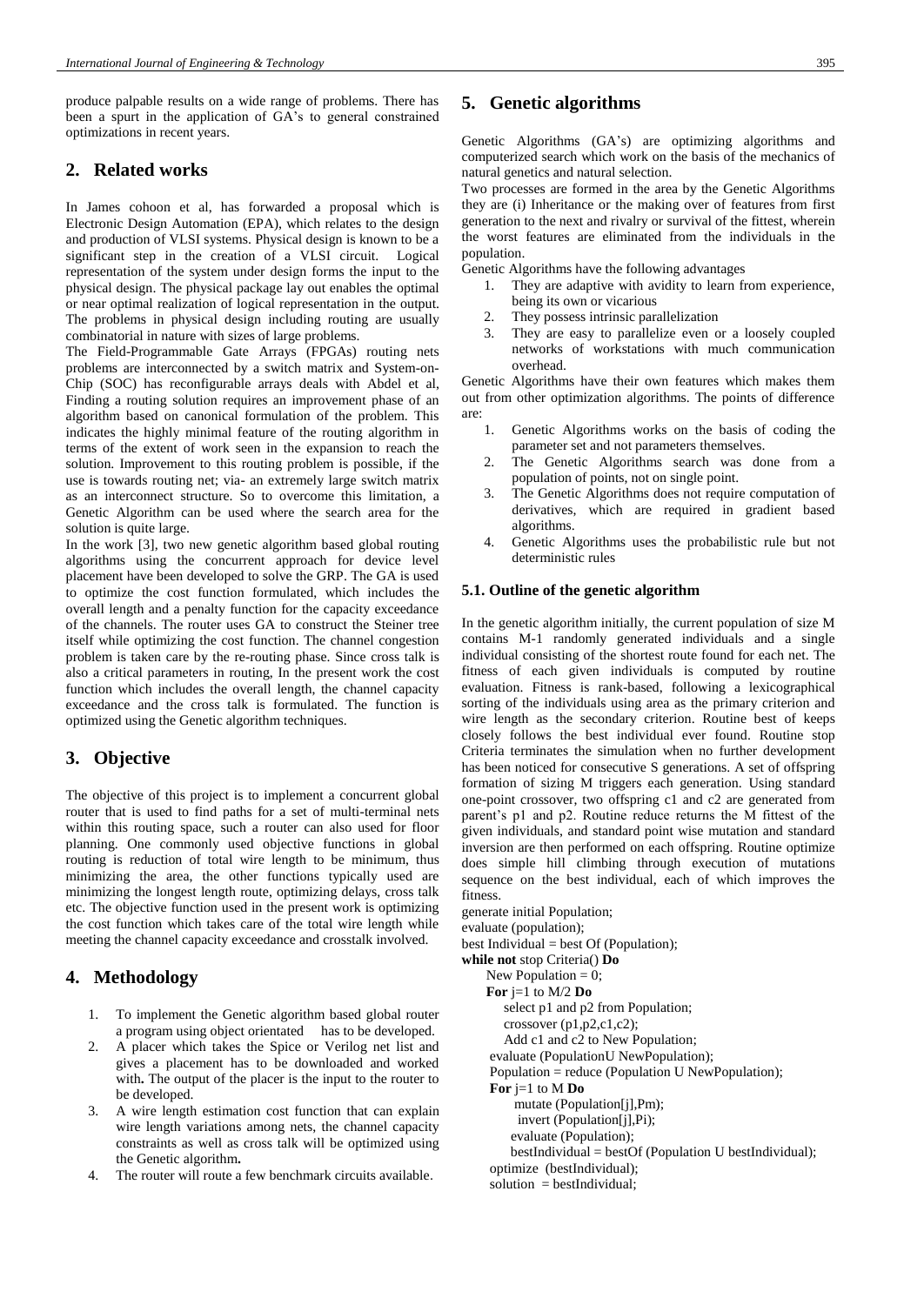Global routing involves the decomposition of an integrated circuit interconnection network into a number of segments followed by consignment of such networks to the channels or regions. i.e., it determines an approximate path which inter connects the nets. It is a process at a high level wherein definition of the routing of the nets is done over the available routing regions. The detail router is the destination for the global routing results. The actual geometries needed for connectivity are the products of the detailed router.

#### **6.1. Problem specification**

The input to the global router is a placed circuit. Routing space information is extracted from the placement. The global router finds paths for a set of multi-terminal nets within this routing space. An objective function commonly used in global routing is minimization of total wore length, thus minimizing an area. The other objective functions typically used are minimizing the length of the longest route, optimizing delays, crosstalk etc. the objective function used in the present work is optimization of total wire length without any channel capacity exceedance.

#### **Graph models for global routing**

Global routing is usually investigated as a graph problem. A graph is built to reflect the routing space in the placement. The grid graphs are widely used in many routers, since they are simple, straightforward and best suited for the gate array design or sea-ofgates style. Nevertheless they are not suitable for global routing of macro-cell.

To model the macro-cell design style accurately, the floor plan are used to obtain the routing graphs directly. The cells are treated as obstacles and the routing problem is expressed regarding a weighted routing graph that exhibits the available routing area. Each routing region edge is earmarked a weight identical to the width or capacity. The pins of the nets are then mapped on to the graph. The global router task is to connect the pins of the nets without violating any capacity constraints. The frequently used graph models are the channel intersection graph and the channel free graph.

#### **Channel intersection graph**

The channel intersection graph is used when the location of the pins on each cell are know. Each edge represents a channel (the empty rectangular space between adjacent modules) and each vertex is being similar to the intersection of two perpendicular channels. Each pin of the cell is mapped to the edge representing the nearest channel. The weights of the edges of the channel intersection graph reflect the channel width or the congestion. The channel intersection graph was illustrated in the Figure 1 and a routing tree that connects the terminals of a net.

#### **Channel free graph**

The channel free graph model is used when the pin locations are not fixed. The pins are then assumed to be at the center of each cell. A graph is constructed with an edge between every two adjacent cells and the vertices located at the centers of each cell as shown are Figure 2. The edge lengths are based on the Manhattan distance or Euclidean distance between the centers. The capacity of an edge determines how many wires can run across the corresponding common segment between the two rectangles. It also accounts for the desired minimum spacing between the wires crossing the segment. With the channel free graph model, a global router can be used to determine the location of the pins. If some of the cells are fixed (pin locations are known) and others variable,

then a combination of both the channel intersection graph and the channel free graph can be used to model the routing graph.





#### **6.2. Problem Formulation**

In the present global router, the cost function is formulated as follows.

$$
\begin{array}{cc}\nn & m \\
\text{Cost} & = \sum Lk + p \sum (Ocep - Cp) \\
k=1\n\end{array}
$$

Where L is the no. of nets m is the no. of exceeded edge P is the penalty for exceedance of the channel Occp is the occupancy of the edge p. Cp is the capacity associated with edge p.

#### **Genetic algorithm based concurrent global routing**

Two algorithms (ALG1 and ALG2), using genetic algorithm for Steiner tree generation and concurrent routing are formulated and implemented in an object oriented program. The Genetic Algorithm starts with a set of routes for each net as the initial population and as the generation progress; new routes are generated using crossover and mutation operators.